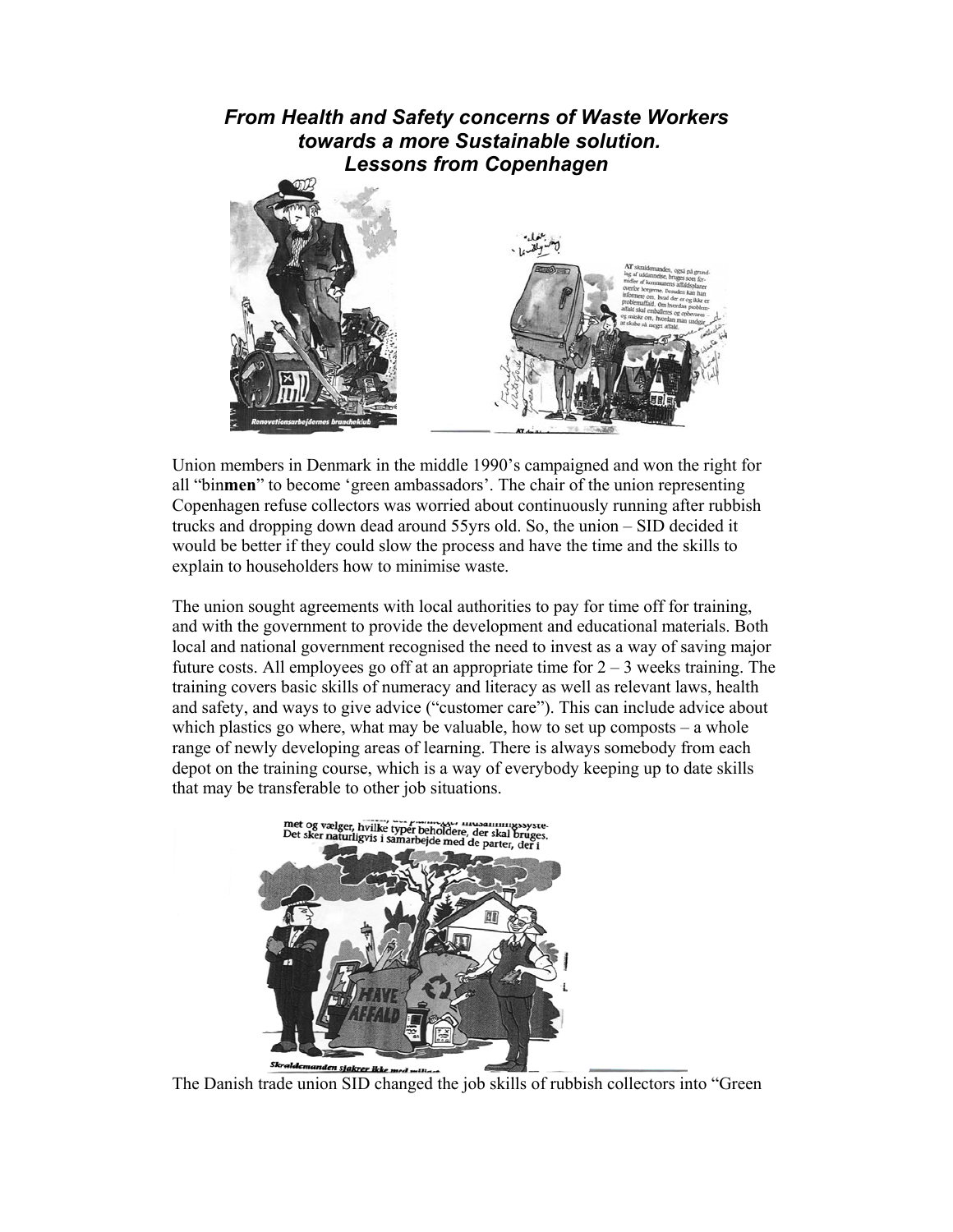ambassadors". Posters advertising the new role could be seen on buses and other prominent areas, encouraging people to ask the new green ambassadors for advice.

These workers are in the best place to define and refine the waste streams, helping turn waste into a valuable resource. They can also help and educate people in the community, then you can see refuse collectors are well positioned. In Denmark, local residents were encouraged to raise environmental issues with them and refuse collectors and other community workers will need increased skills to respond.(See Annex Skills Set)

SID led the way in a sustainable waste strategy. They raised health and safety issues, protected the environment, saved money, and engaged socially, making this a classic study in sustainable development. They also implemented the EU Directive on Working Conditions restricting loads more than 11kg. And now, there are women refuse collectors where previously there were none<sup>i</sup>.



## *Annex: Skills Development*

It should be relatively easy to set up nationally recognised Vocationally Related Qualifications (VRQs) for these ambassadors. The sorts of learning and skills that would be required could be developed in relation to the WAMITAB qualifications for waste managers (level 4) and supervisors (level 3). Green Ambassadors would be level 2 - working under supervision.

## **Skills set**

Some of the areas where competencies could be developed

Communicate with householders

What is waste

Importance of waste minimisation (landfill issues)

Explanation of waste hierarchy

Explain different categories of waste (putricible, biodegradable, reusable,

compostable, recyclable, …

Which plastics go where (plastics is complex)?

What is valuable (WEEE requirements?)

How streaming minimises waste and enable reuse/recycling

Alternatives to binning (charitable collections, etc)

## **Existing relevant VRQ.**

Developing Environmental Awareness Level 2**.** Open College of North West Unit 3 Managing Waste Disposal. *See* EPaW Guide to Waste Unit of this VRQ.